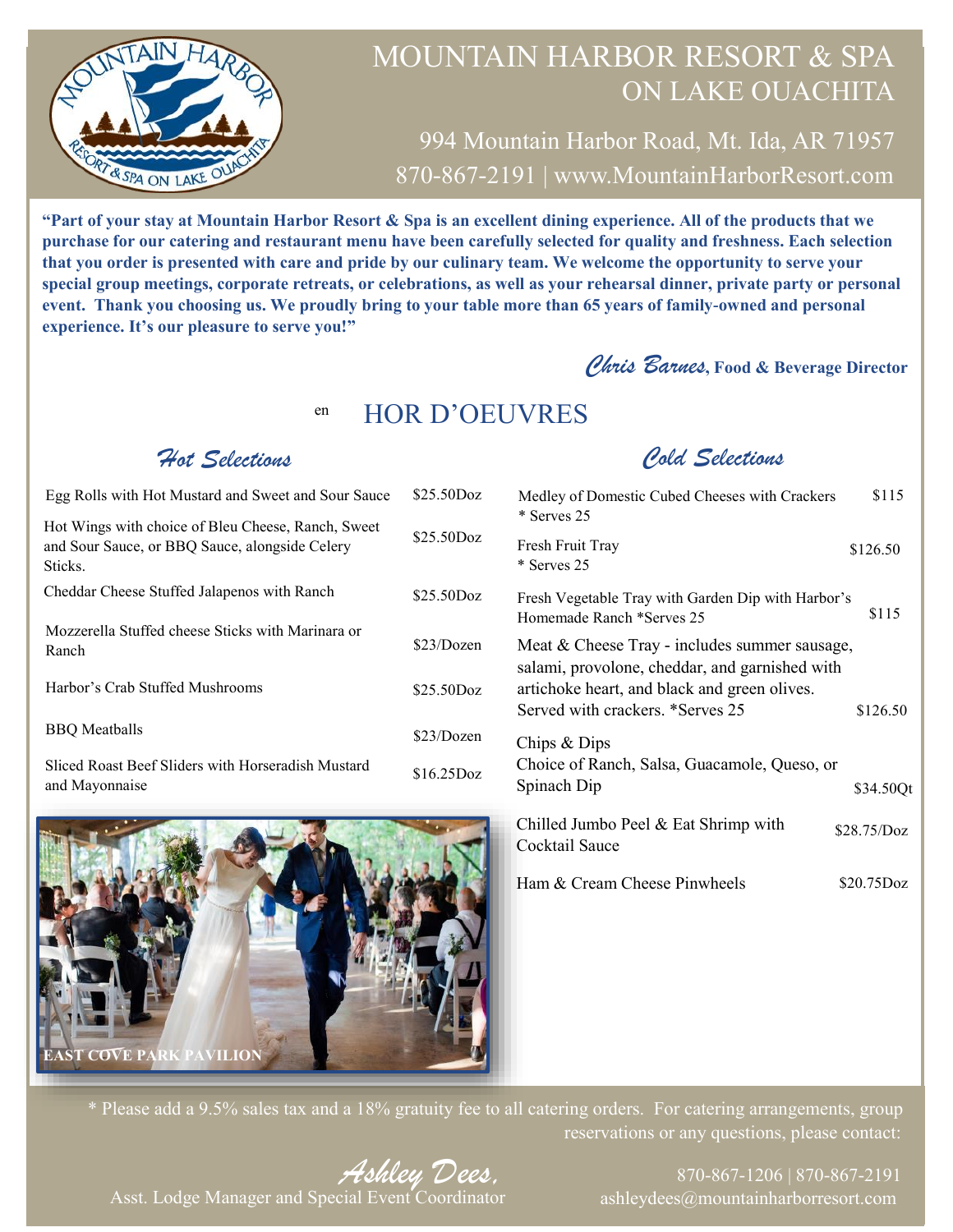

994 Mountain Harbor Road, Mt. Ida, AR 71957 870-867-2191 | www.MountainHarborResort.com

## BREAK SERVICE

## *Beverages*

Regular or Decaf Coffee

Chilled Juices (Apple, Orange, Cranberry, Grape, Pineapple, Grapefruit, and V8), \*5.5 oz can Soft Drinks; \*12 oz can \$1.75/can \$2.50/can

Bottled Water, \* 12 oz. bottle

Iced Tea (Sweet or Unsweet)

Whole or 2% Milk

## *Ala' Carte Items*

Your choice of assorted Muffins, Assorted Danish, Cinnamon Rolls, Bagels with Cream Cheese, Assorted Cookies, or Brownies

Your choice assorted Jelly Beans, Mixed Nuts, Trail Mix, Popcorn, Pretzels, Bar Nuts, Chex Mix, or Bar Mix, or Mini Candy Bars

\$23/pot

\$2.75/bottle

\$16.25 gallon

\$2.50/ half pint

\$23.00/Dozen

\$23/Pound

\* Please add a 9.5% sales tax and a 18% gratuity fee to all catering orders. For catering arrangements, group reservations or any questions, please contact:

*Ashley Dees,*

870-867-1206 | 870-867-2191 ashleydees@mountainharborresort.com

Asst. Lodge Manager and Special Event Coordinator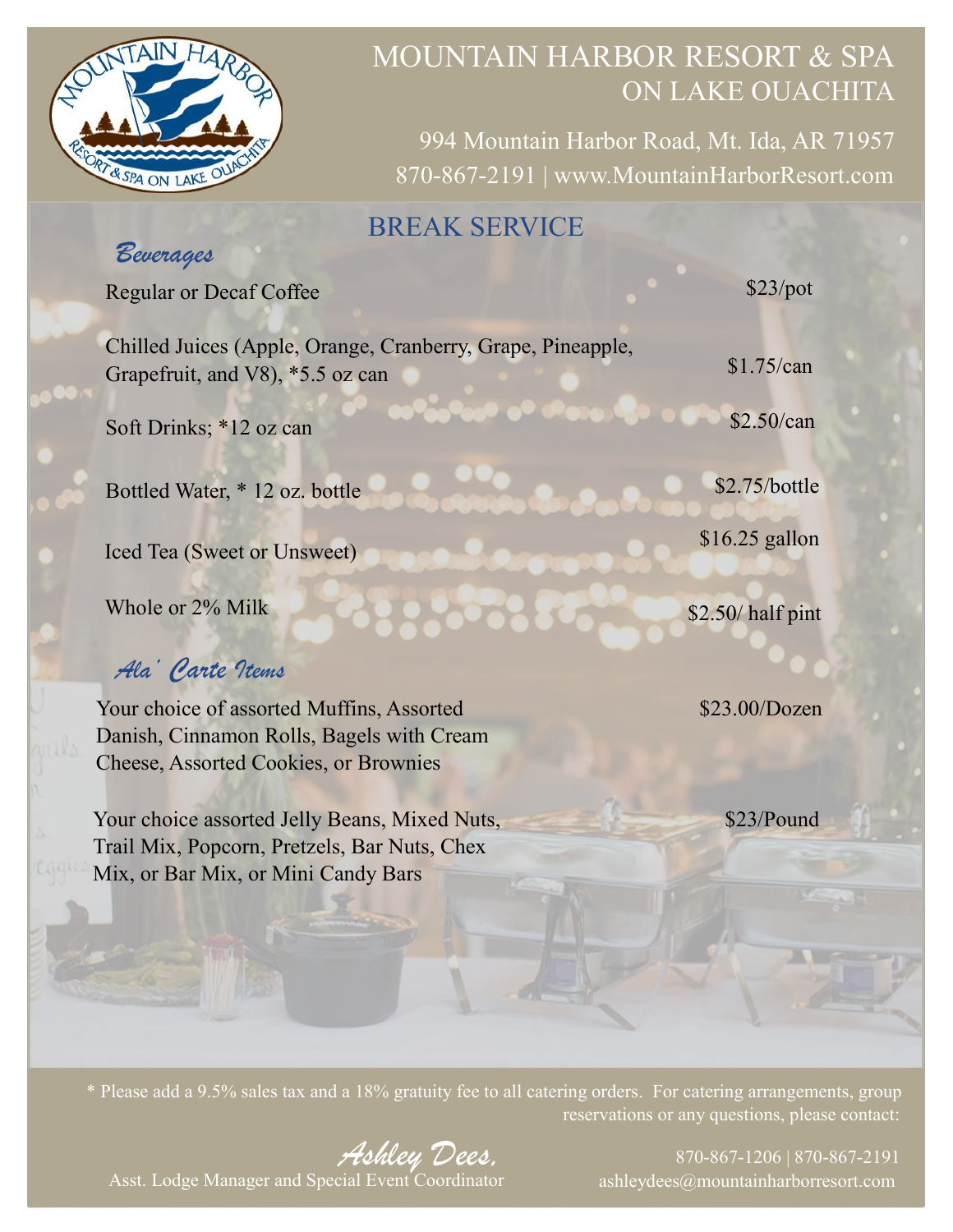

994 Mountain Harbor Road, Mt. Ida, AR 71957 870-867-2191 | www.MountainHarborResort.com

## BREAKFAST BUFFETS

\* Choose from the following delicious juices in all selections: Orange, Grapefruit, Apple, Pineapple, Grape, Cranberry, or V8

#### *Continental Breakfast*

Served with fresh fruit and choice of pastry alongside coffee, butter, jelly, and choice of two juices. (Pastry Choices: Assorted Danishes, Cinnamon Rolls, Bagels with Cream Cheese, English Muffins, or Assorted Muffins **~ \$11.50 per person**

#### *Deluxe Continental*

Served with fresh fruit and choice of two pastries alongside coffee, butter, jelly, and choice of two juices. (Pastry Choices: Assorted Danishes, Cinnamon Rolls, Bagels with Cream Cheese, English Muffins, or Assorted Muffins **~ \$12.75 per person**

## *Fast Break Buffet*

Choice of two breakfast sandwiches on fresh baked biscuits or flaky croissants. Choose between bacon, ham, or sausage, with egg and cheese. Served with fresh fruit, choice of two juices, coffee, and home fries **~ \$15.00 per person**

## *Harbor Buffet*

Served with scrambled eggs, thick bacon, sausage links, or country smoked ham alongside home fries or hash browns and fresh baked biscuits with sausage gravy. Buffet served with choice of two juices, coffee, butter and jelly, and fresh fruit **~** 



\* Please add a 9.5% sales tax and a 18% gratuity fee to all catering orders. For catering arrangements, group reservations or any questions, please contact:

*Ashley Dees,* Asst. Lodge Manager and Special Event Coordinator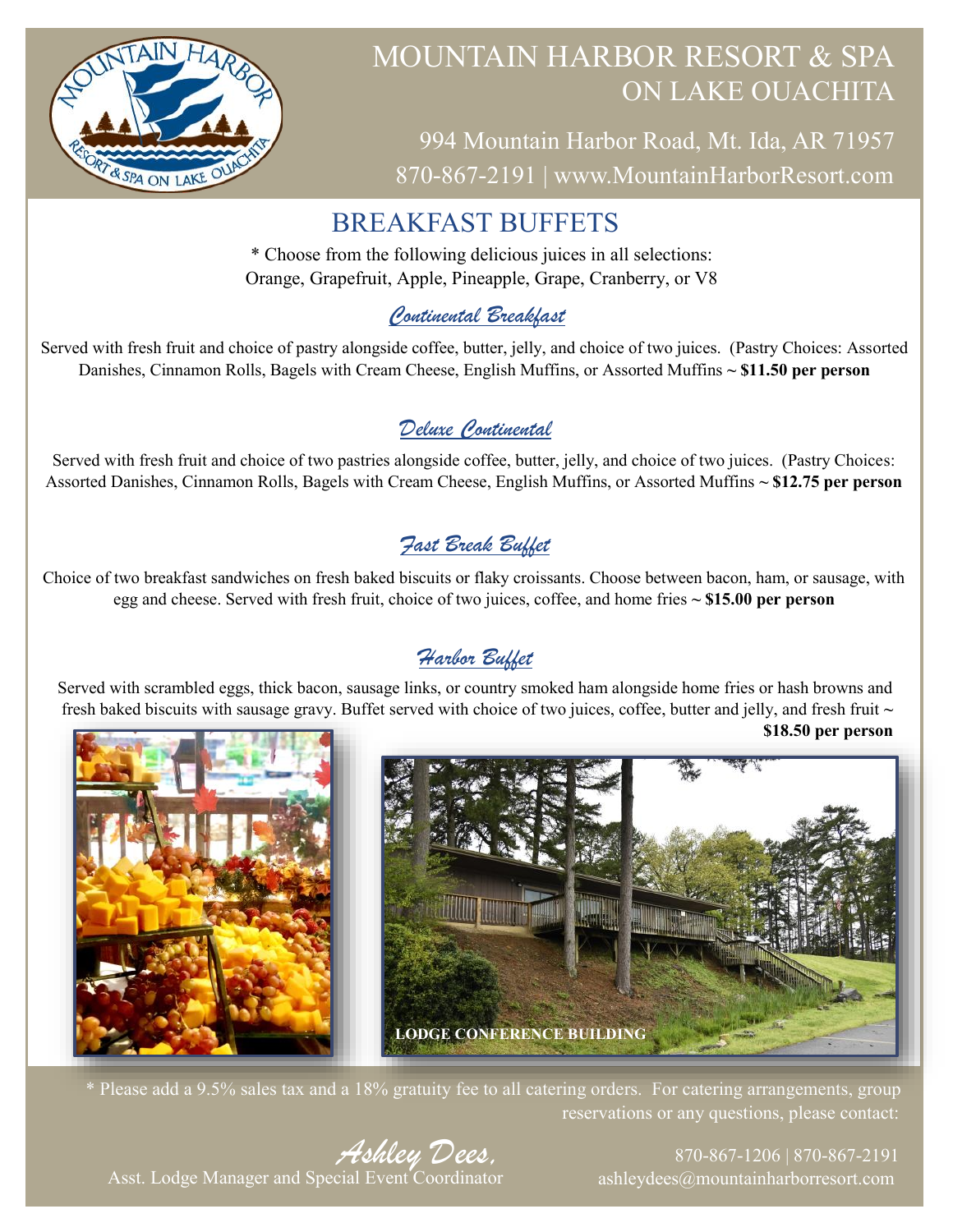

994 Mountain Harbor Road, Mt. Ida, AR 71957 870-867-2191 | www.MountainHarborResort.com

# LUNCH BUFFETS

\* feel free to add homemade cookies, brownies, or lemon bars to any lunch buffet for an additional \$4.50 per person.

#### *The Harbor Burger Buffet*

Juicy, grilled half pound Black Angus burgers with toasted buns, assorted sliced cheese, full garden tray, a choice of French fries or potato chips, and choice of pasta salad, broccoli salad, or cucumber salad, with iced tea.

**~ \$20.75 per person**

#### *The Barbeque Buffet*

Choice of pulled pork or chopped brisket sandwiches, and choice of choice of two sides. Served with BBQ sauce and iced tea. **~ \$17.25 per person**

#### *The Mexican Buffet*

Flour tortillas with coice of seasoned beef or chicken. Enjoy a host of veggies, cheddar and mozzarella cheese, refried beans and Mexican rice, salsa, guacamole, and tortilla chips. Served with iced tea. \*Feel free to enjoy both seasoned beef and chicken for an additional \$4.50 per person.

**~ \$22.00 per person**

#### *The Build-Your-Own Potato and Salad Bar*

Giant one-pound, fluffy baked potatoes with all the trimmings alongside a full salad bar and choice of two dressings. Served with iced tea. **~ \$16.25 per person**

## *The Italian Buffet*

Penne Pasta alongside choice of meatball marina or chicken alfredo, served with roasted Italian potatoes, a fresh garden salad, hot garlic bread and choice of homemade ranch or Italian dressing. Served with iced tea**. ~ \$20.75 per person**

#### *The Country Buffet*

Choice of fried chicken or chicken fried steak, with pepper gravy, with choice of mashed potatoes or baked potato casserole and choice of two sides, and choice of homemade dinner rolls or biscuits. Served with iced tea. **~ \$20.75 per person**

#### *The Deli Buffet*

Sliced ham, turkey, roast beef, American, Swiss, and Pepperjack cheese; a full garden tray, broccoli salad, pasta salad , cole slaw or chips. Served with assorted bread and iced tea. **~ \$17.25per person**

# *Box Lunches*

\* All sandwiches are served with chips, two cookies, and condiments. All served on white or wheat bread and with choice of American, Swiss, or Pepperjack Cheese.

Choose between Ham, Turkey, and Roast Beef Served with Cheese, Lettuce, Tomato, and Pickle Spear

\$12.75 per person

\* Please add a 9.5% sales tax and a 18% gratuity fee to all catering orders. For catering arrangements, group reservations or any questions, please contact:

*Ashley Dees,* Asst. Lodge Manager and Special Event Coordinator